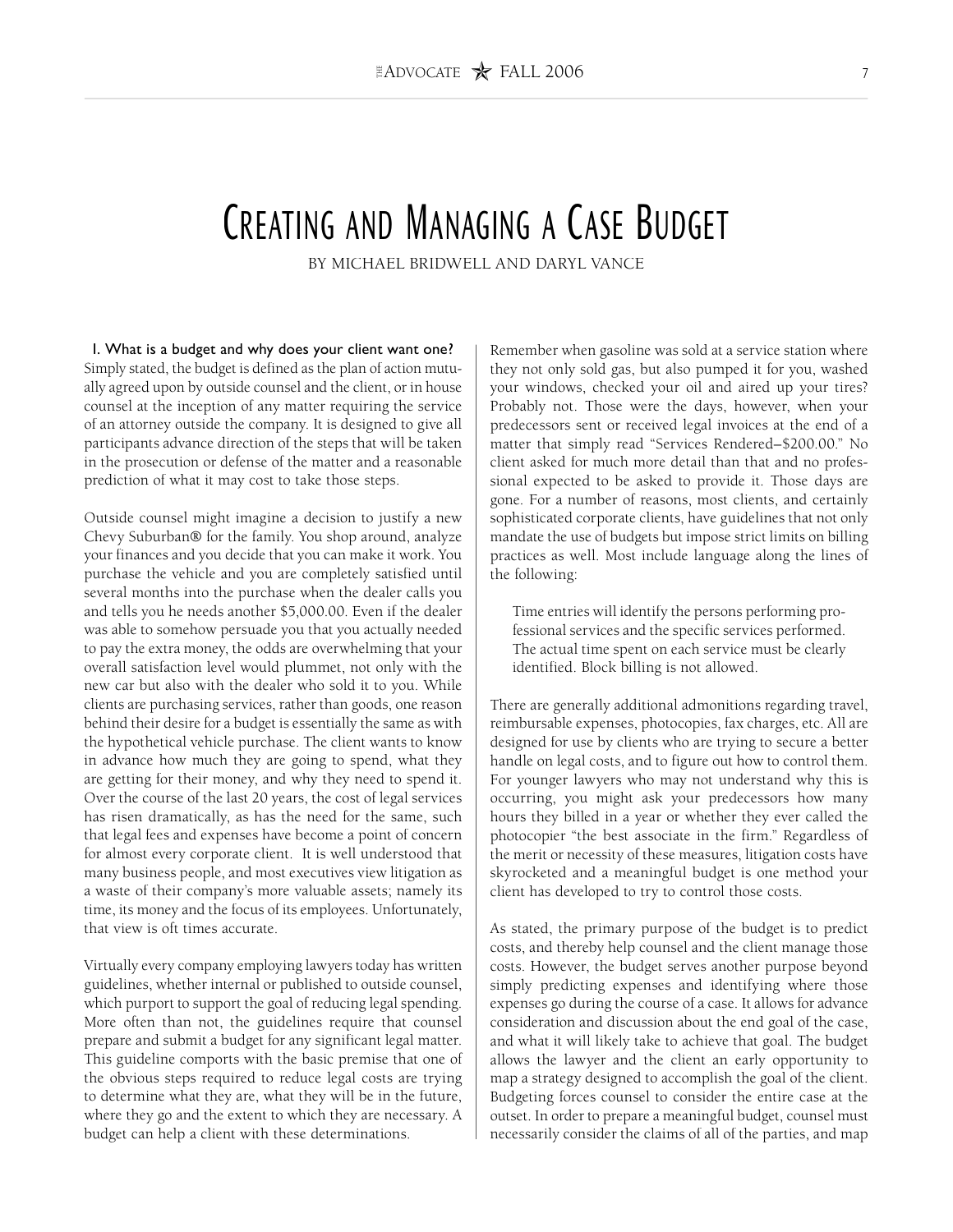out an initial strategy to prosecute those claims, or defend against those claims through trial, or even appeal. To be truly effective, budgeting should be a collaborative exercise between in-house and outside counsel and the client. When it works, it has benefits far beyond merely predicting and controlling costs. Thoughtful consideration of the entire case while it is in infancy, allows counsel the best opportunity to get the case on the right track, and to keep it there. For example,

most client guidelines also contain a reference to a commitment to "early ADR" (alternative dispute resolution). A well considered budget would require attention to when or at what stage in the litigation the "early ADR" was to occur. In some cases, liability may be uncontested and one might be able to enter into "early ADR" without a number of the steps and expenses that might otherwise be neces-

sary when liability is hotly contested. In a perfect world (the one where the authors are retired and living on a beach) the client and the lawyer would work together to develop the specific case handling plan and the budget that goes along with it. That would afford an ideal opportunity for the client and the lawyer to agree in advance not only on the desired result, but also on the most efficient means to get there.

The budgeting process can afford a significant benefit to outside counsel aside from case preparation advantages. An early budget prepared by the lawyer and the client together, or at least reviewed and approved by the client, might avoid the unpleasant feeling which can occur when the lawyer comes to the realization that the goals of the client and the lawyer were not the same. That makes for some awkward moments. As smooth as we lawyers often think we are, most clients recognize the sound of Charles Durning singing "Ooohhh, I love to dance a little side step" from the movie *The Best Little Whorehouse in Texas*.

Another reason clients want budgets is this: In most instances, the in-house lawyer or insurer client to whom outside counsel is reporting is managing a docket of cases or matters that exceed the scope of the particular jurisdiction in which one outside counsel might practice. In other words, they have more cases than just yours. By requiring budgets from counsel statewide (or nationwide in some circumstances) in a consistent format, the client secures an ability to predict litigation expenses overall by utilizing all the budgets in a particular time period. This also affords the client an opportunity to prioritize expenses by diverting sums budgeted for matter "A" when something unforeseen occurs elsewhere that mandates that more attention be diverted to matter "B" in another part of the state. Budgets are a way of life for corporations, and in many instances in-house legal departments operate within the same budgeting guidelines as do all of the other departments within the corporation. What this means is that sometime prior to the beginning of any fiscal year, the legal department asks for and is assigned an amount that it expects to spend in that year. This amount is based on several factors, the

> most notable of which are (i) historical performance and (ii) what is known, and what can be reasonably anticipated at the time the budget is prepared. Matter budgets help in-house counsel with both of these factors.

In short, if done properly, the budget affords an early opportunity for the outside counsel and the client to get on the

same page, and put the case in the most favorable position at the beginning, and then work together toward whatever the goal of the client might be for that particular matter.

#### II. How do you create a budget?

At first blush, creation of a budget that has any real meaning seems impossible. While most litigation (at least personal injury litigation) follows the same basic pattern of written discovery sent, written discovery answered, records secured, plaintiff's deposition taken, defendant deposition taken, experts retained, experts deposed, mediation and trial, it is obviously impossible to predict how long each of those steps might take or how many individual tasks each of those steps might require. But given certain assumptions, it is possible to make reasonable predictions as to the amount of effort, and thus the costs, of a particular case. For example, it does not take a genius to appreciate that the case that results from a fertilizer plant explosion will likely require a higher budget than the case that results from a minor two-car collision at the intersection of Smith and Main. For that and many other reasons, each individual case will necessarily have its own budget. One obviously cannot simply have a number in mind for the cost it takes to develop and try "a case" and spit out that number every time you are asked for a budget.

The budget should also contemplate the specific means by which certain tasks may be accomplished. Suppose the defense of the case would be aided by opinion from someone with mechanical expertise. The size of the case or the goals of the client may dictate whether the opinion is expressed by a local "shade tree" mechanic or the Dean of the College of Industrial Engineering from one of the nation's leading

**"**Thoughtful consideration of the entire case while it is in infancy, allows counsel the best opportunity to get the case on the right track, and to keep it there. **"**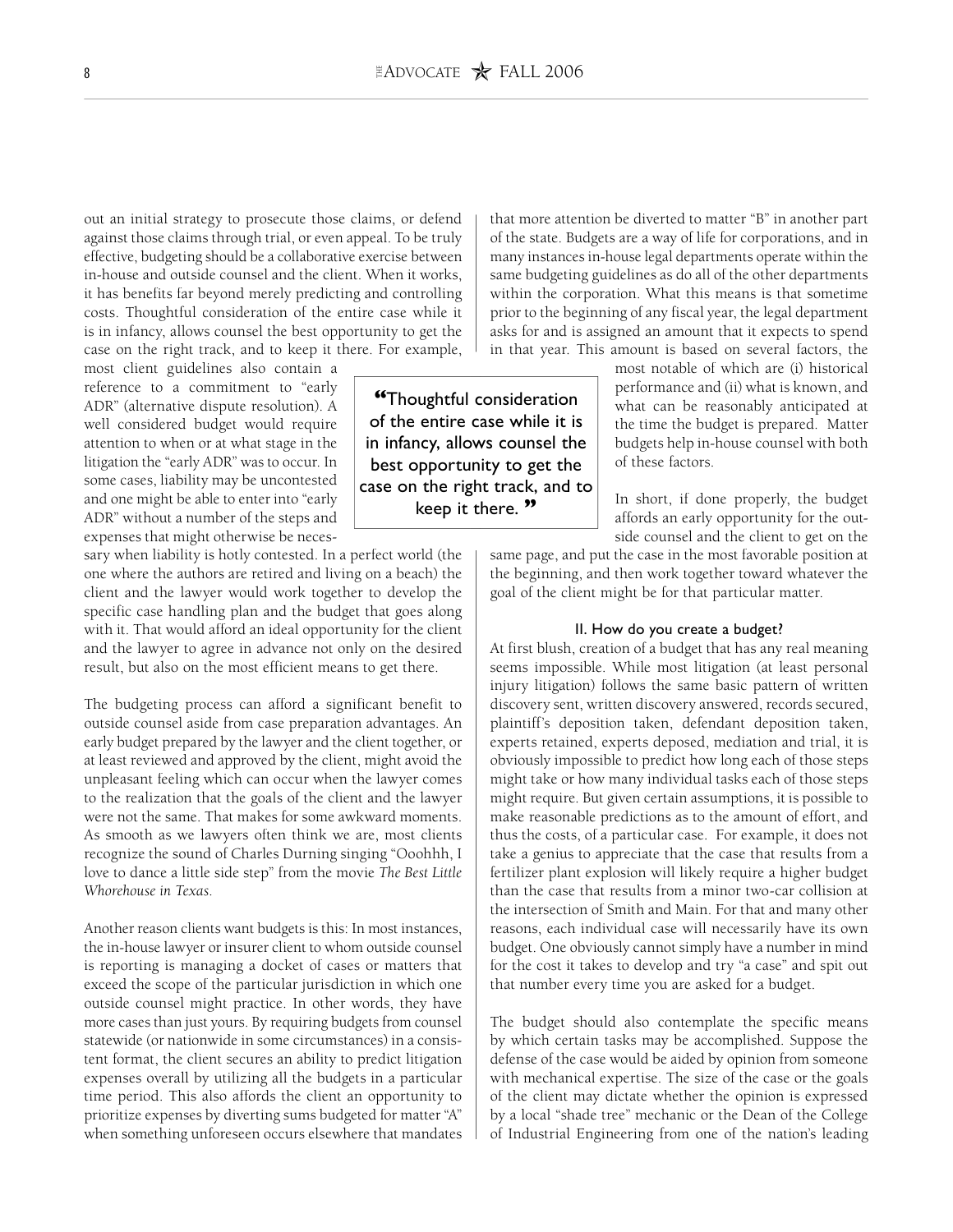universities, and this single decision could have a material affect on the budget. Good budgeting may also help determine whether the size of the matter and the goals of the client mandate the use of expensive media production at trial, complete with litigation support professionals and their electronic wizardry, or relatively inexpensive blow-ups and charts. In an automobile collision, the size of the damage claim and the goals of the client may determine whether the expense of bio-mechanical experts is warranted.

All of the foregoing means that one of the first steps in the creation of any budget must include a common understanding of the goal of the particular matter: in other words, an accord as to what the client expects to take place during the course of the matter, and what your client hopes to gain, or at least avoid losing, as a result of the matter. In some cases, it may be that the goal for the particular matter cannot be known until there is a greater understanding about the case but that is the exception. In most instances, the client and the lawyer will be able to identify the goal of the litigation from the facts known at the time the budget is created. For example, if the goal of the matter is an efficient, expeditious resolution, without incurring much expense, the budget will vastly differ from a matter which appears to call for a "scorched earth" defense in which the goal is to prevail at all cost, and to discourage any future attempt at a similar case. A lawyer who presents a client with a budget for the latter in a matter where the client is hoping for the former, is likely to be admonished. Assuming the lawyer and the client have discussed the matter and are on the same page, hence working toward the same goal, the creation of a budget is often simplified by the client guidelines themselves. They typically include forms or grids which break the matter down into manageable pieces, each of which is a little easier to predict than is the matter as a whole. With very few exceptions, counsel and client will at some point in the process reach a mutual understanding of exactly what the client's goal is (or was) for a particular matter. The earlier that understanding can be reached, the better; not only for the odds of achieving a good result, but for the relationship between counsel and client.

Let's assume that the lawyer and the client have identified the goal of the litigation and the point, if any, at which early ADR is to be considered. At that point, in order to prepare the typical litigation case budget you need, at your fingertips, several key pieces of information. You need to know the pace at which most matters proceed in your jurisdiction, and your venue. Cases in smaller venues can sometimes move more quickly than those in larger venues where courts may be less accessible and lawyers busier. In order for you to determine what tasks might reasonably be accomplished in the first quarter or six months of life of a matter, you need to know how quickly those tasks are typically accomplished in your jurisdiction and venue. You also need to know something about your opponent, including opposing counsel. If your opponent is known as someone who will attempt to tie up every loose end, no matter how distant its relationship to the matter, then it is likely that you are in store for protracted and expensive litigation, and you need to plan and budget accordingly.

You also need to have at your disposal the approximate time taken for similar tasks in similar matters. While "form discovery" is seldom advisable in and of itself, it is generally true that initial discovery starts with certain form questions which are supplemented and/or modified to fit the particular circumstances of the matter. In all but very unusual circumstances, it likely takes approximately the same amount of time to prepare written discovery. You may know enough about the matter to predict the potential need for the addition of other parties, further pleadings, or other forms of written discovery. If you are not familiar with the type of matter, chances are that your client will be. You may have a feel for how long it takes to secure records following receipt of responses to discovery. Past experiences, especially in similar matters with the same client, will be especially relevant when preparing the budget. Incidentally, a good long-term working relationship helps foster not only the mutual trust necessary to do the work in the best interest of the client but also helps to make budgeting more meaningful.

When it comes to budgeting litigation matters, detail and accuracy are interrelated. Counsel should not only estimate the amount of documents that may be reviewed and/or produced, or the number of depositions that may need to be taken: effective budgeting requires counsel to identify and discuss case specifics such as what types of documents exist, where they are located, how they are stored, and how they will be produced; in addition, counsel needs to identify potential witnesses, and give due consideration to the effort it may take to prepare to present or interrogate those witnesses. Counsel must also consider the opponent and the opponent's counsel, and how robustly they are likely to pursue the case. This is especially true in large or complex cases where it is unlikely that a court will limit the amount and type of discovery that the parties may request.

Once counsel has an idea of what services he or she intends to perform in the particular period and how long it typically takes you to perform those services, it is simply a matter of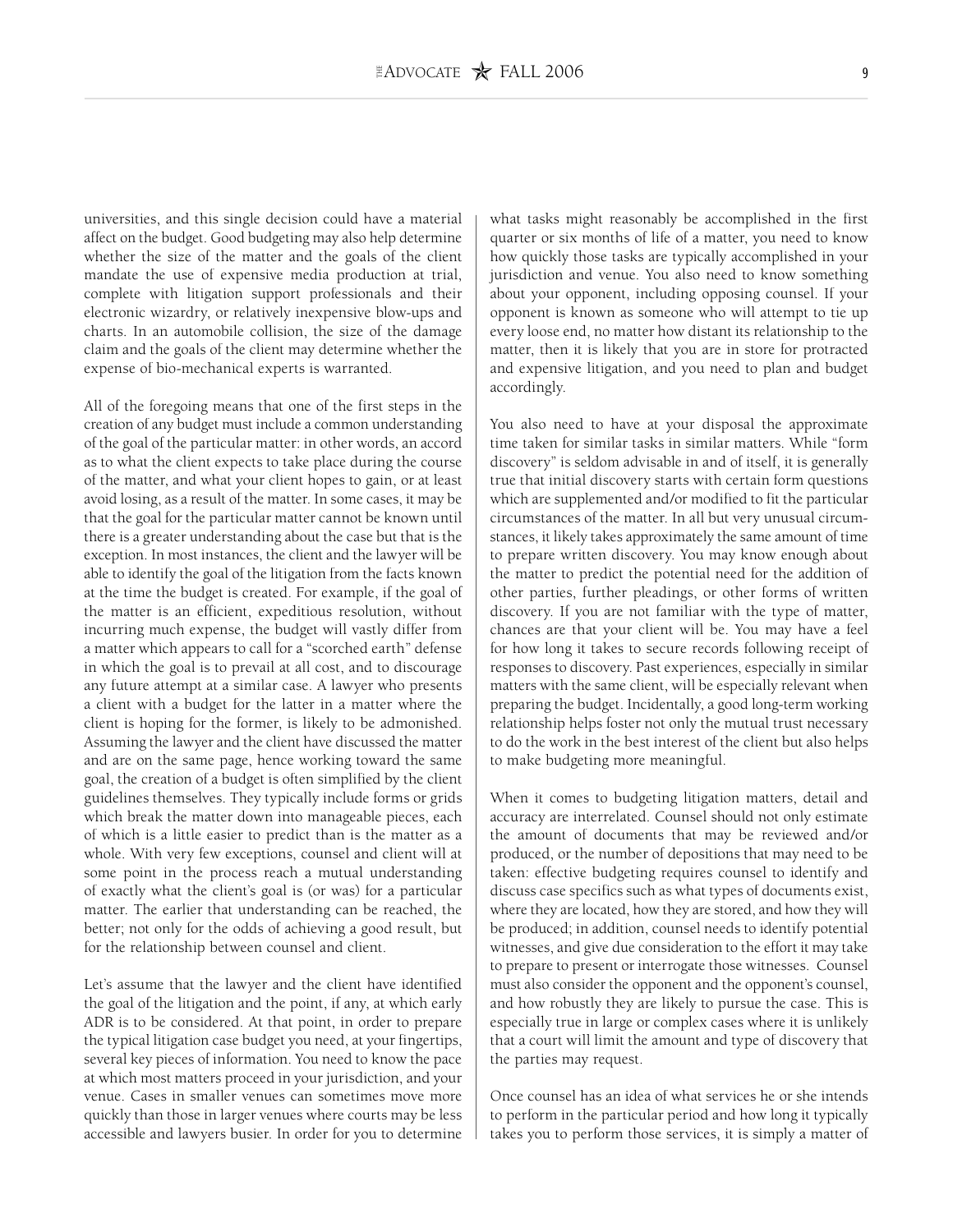**"**With few exceptions, every decision that is made in connection with litigation, whether it is being considered, has been threatened or is currently pending always includes the question of "how much"? **"**

applying that time to the rate or the rate of the lawyer or legal assistant who will accomplish the task. The same practice applies to budgeting expert costs, although it is often more imprecise an exercise. Counsel may have an idea of how many and what types of expert may be needed, but not the amount of work the expert will provide, or the hourly fee the expert will charge to perform that work. Past experience will

allow some prediction of the costs for filing fees, court reporter fees, and other miscellaneous expenses, although those costs will necessarily fluctuate, and tend to coincide with case complexity.

### III. What does the client do with the budget?

Outside counsel can assume that the client will keep the budget close by,

and look at the budget at regular intervals. In-house counsel and the client use litigation budgets for at least the following purposes:

- (i) determining whether to litigate;
- (ii) internal budgeting purposes;
- (iii) tracking progress of a matter; and
- (iv) re-budgeting.

With few exceptions, every decision that is made in connection with litigation, whether it is being considered, has been threatened or is currently pending always includes the question of "how much"? Clients expect advice as to whether they can win, and if so, at what cost. In some circumstances it is sufficient to provide a "back of the envelope" estimate; however, other circumstances such as when the amount in controversy is material or when a core practice of the client has been challenged, require a more accurate prediction. In the case of the latter, outside counsel should assume that the client will give serious consideration to the case budget when deciding how, or even whether to proceed, at the time the budget is created and also likely throughout the life of the matter. The client demands access to all the pertinent facts, including projected costs, when making decisions that affect its business, and the decision to litigate, or to continue with litigation is no exception. Regardless of what it is they do, corporate clients plan their operations so that they make more money they spend, and litigation costs are a necessary consideration in this overall plan. Even so, it is not uncommon for a corporate client to proceed with litigation that it expects or even knows will cost far more than what it would take to resolve the case. Nonetheless, the client will only be comfortable making a

"business" decision regarding litigation if it can do so with "eyes wide open."

Budgets are excellent tools to track the progress of litigation beyond how much money has been spent. If we assume that the budget as revised from time to time is, and remains accurate, the budget can be used as a barometer for what

> percentage of the work has been completed, and what remains. This is especially helpful in complex cases that tend to last for several years, involve many of the clients' employees and documents, cost an enormous amount of money, and include long periods of inactivity. Both in-house and outside counsel should compare the budget with actual costs at regular intervals to

make sure that the matter is progressing per the expectations of all interested parties. Large discrepancies should be investigated to determine if they are the result of initial presumptions being incorrect, or an issue that requires remedial action.

No case goes exactly as planned. As the case develops, the budget will need to be revised to account for the unknown and the unexpected; but the original case assessment and budget remain the reference point for budget revisions and case strategy assessments. These budget revisions vary in range from immaterial, e.g., a moderate cost increase in recognition of a need for expert testimony on a subject not considered important during initial case assessment; to a systematic overhaul of the entire case strategy, e.g., a material budget increase to respond to an opponent's permissive counter-claim. Revisions can become necessary on numerous occasions, and at any time during the life of the matter. It is important that in-house and outside counsel communicate regularly about the budget and any re-assessment that may be necessary as the matter develops. Quality communication and open dialog are the cornerstones not only of effective budgeting, but also the successful prosecution or defense of the entire matter.

#### IV. What should outside counsel do with the budget?

First, don't ignore it. Do not put it in the file and forget about it. Most client guidelines require reporting on some frequency and some require detailed review of the budgets. Whether they do or not, calendar the budget to pull every three months and compare it with the billing. If the budget appears to be on track, fine. You might pick up the phone, or

10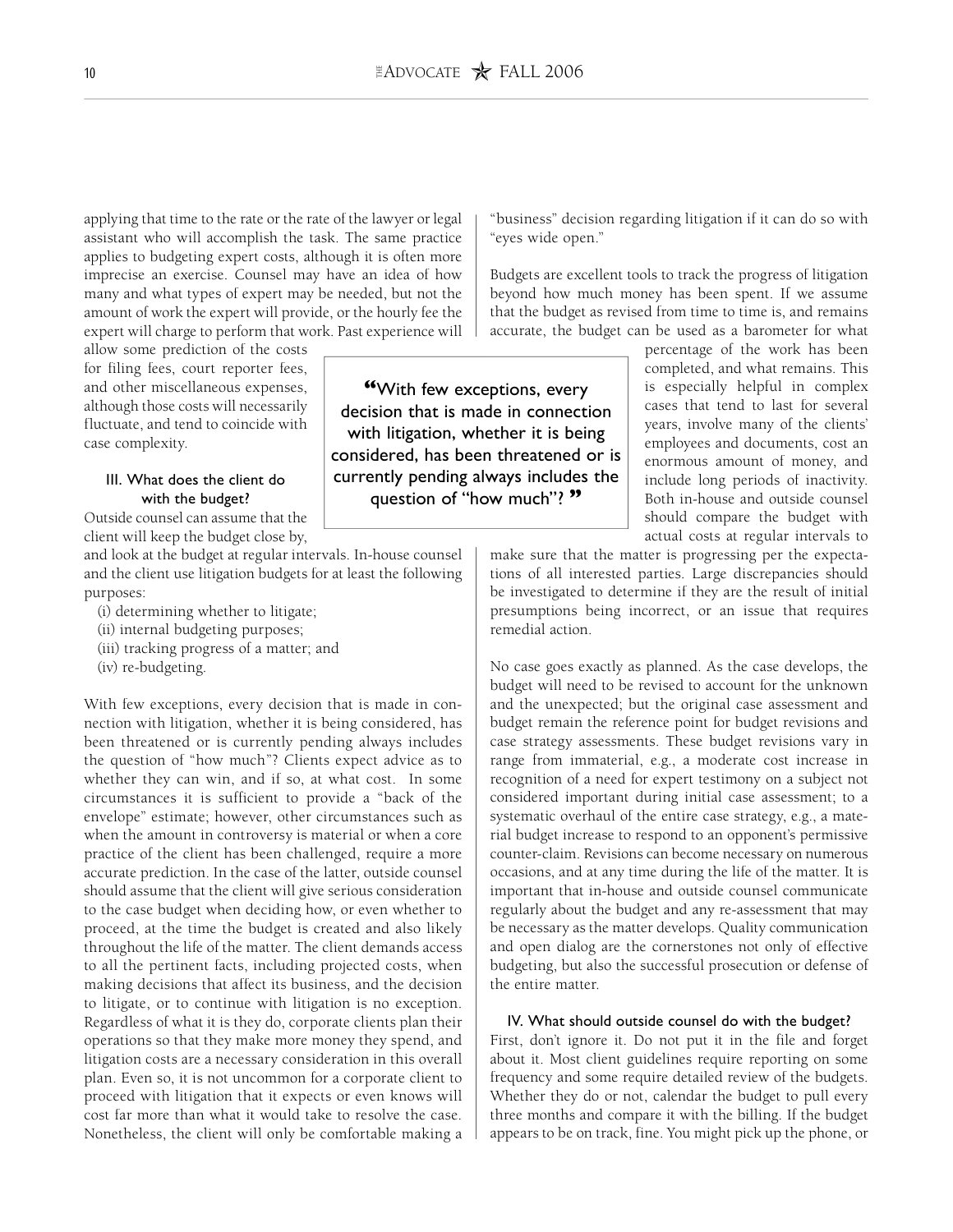write a letter to the client and express to the client that the budget appears to be on track and that everything appears to be going according to plan. If it looks like the budget is going to be exceeded, or if the budget has already been exceeded, figure out why and then pick up the phone and call the client. Be sure that the client has an explanation in hand before the budget becomes a corporate issue. You need to put your client in the best position to answer questions from superiors. Always keep in mind that the person to whom you are reporting is seldom the President or CFO of the corporation for whom you are working. Typically your in-house counsel or client representative has a supervisor to whom they may be reporting or for whom they are preparing budgets. Questions posed to them which they cannot answer make them unhappy. One of the tenets of a successful law practice is trying to avoid making your clients unhappy. If your budget for the last three months has been exceeded because of some unforeseen cost or unanticipated proceeding, be sure your client has an explanation in his/her file and an amended budget to replace the former one.

Conversely, if the budget amount exceeds the billings, you might compare it with your work thus far to ensure that you are under-budget because of your efficiency rather than because you have not accomplished some of the tasks you anticipated accomplishing during the period. If the explanation is the latter, again, you should point that out to the client and advise why the billings have been below budget and that they might expect that the next quarter will exceed the budget to bring everything back into line.

The second use of the budget in a matter is more prospective. It is certainly not uncommon for circumstances to change between the time the budget is created and the end of the matter. New claims or defenses arise, new parties are added, new facts are discovered, new opinions are expressed by witnesses, new documents are located, new medical conditions occur, etc. There will always be times when the lawyers will anticipate the need or potential need to perform some task or incur some expense which was not anticipated at the outset, and thus does not appear on the budget. The adage that it is easier to seek forgiveness than permission may be true in a television marriage but it is not true in an attorney/client relationship, at least not where budgets are concerned. Here, it is better to alert the client in advance to a newly anticipated expense which is off budget so that the lawyer and the client can determine whether it fits within the litigation plan and whether it adds sufficient value to the prosecution or defense of the case to be warranted. That allows the client to document their file to establish that the matter was reported, considered, and determined to be worthwhile such that the budget was adjusted by agreement. Mutual understanding is essential to effective budgeting.

None of the foregoing can be accomplished if the budget is completed as a form and buried in the file.

## V. Where does outside counsel toss the budget after the case is over?

For all of the reasons described in the preceding paragraphs, it would be a great idea to compare the budget to the bills at the end of a matter. Did the case proceed along the approximate track mapped out by the lawyer and the client in the initial stages? If not, why not? Were there unforeseen matters that should be taken into account in future budgets? Maybe the basic assumptions used to formulate the budget need to be adjusted. Maybe it takes longer, and cost more to secure records than the lawyer and client anticipated, or maybe expert witness hourly rates have increased. Maybe opposing counsel was more or less aggressive than anticipated in terms of scheduling. Maybe it took less time to prepare client representatives for depositions than the lawyer thought it might. Whatever the reason may be, a review of the budget in a concluded matter provides information that might be utilized in creating the next budget, or revising budgets for those matters currently underway.

#### VI. Conclusion

Effective budgeting for outside counsel can be boiled down to the intuitively obvious: Communicate early and clearly your intentions for the case. What do you intend to do, when do you intend to do it, and how much will it cost the client? For in-house counsel or client, effective budgeting requires the same early communication. What are the goals of the client for the case and is the plan proposed by outside counsel consistent with those goals? Once created and agreed to, the budget becomes the map through which both in- house and outside counsel negotiate the course of the budgeted matter. While the route may change during the journey, the budget can help ensure that counsel and client travel together and that they arrive at the destination of choice without unnecessary spending along the way.

At the conclusion of the matter, the budget should be reviewed in detail by outside counsel and client to compare it to what actually occurred. This is unfortunately another of those tasks that might be accomplished in the "perfect world" and seldom in real life. Most often, when cases are concluded it is done at a time when other matters are pressing for both the lawyer and the client and the need is perceived to move